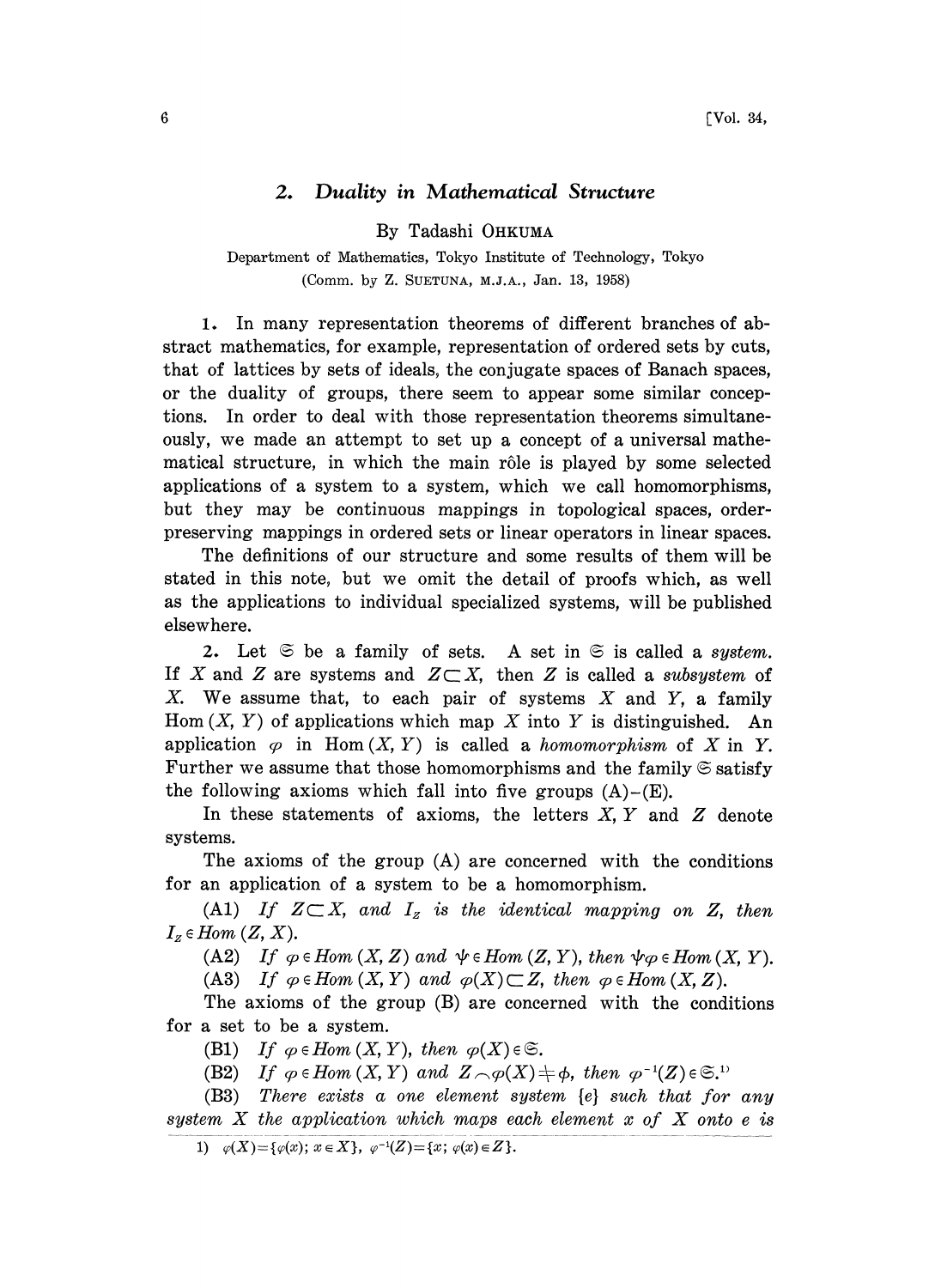a homomorphism of X in  $\{e\}$ <sup>2)</sup>

If  $\varphi \in$  Hom  $(X, Y)$  and  $\varphi(X) = Y$ , then  $\varphi$  is called a homomorphism of X on Y, and Y is called homomorphic to X. A homomorphism  $\varphi$ of  $X$  in  $Y$  is called an *isomorphism*, if it is one-to-one and its inverse is also a homomorphism of  $\varphi(X)$  on X. If there exists an isomorphism of  $X$  on  $Y$ , then they are called *isomorphic*.

Before stating the remaining axioms we shall introduce the definition of the direct product.<sup>3)</sup>

DEFINITION 1. Let  $X_{\lambda}$ ;  $\lambda \in \Lambda$ , where  $\Lambda$  is a set of indices, be a family of systems. A system W, denoted by  $\prod_{\lambda} X_{\lambda}$ , is called the direct product of  $X_{\lambda}$ 's, if W satisfies the following conditions:

i) W is a set-product of  $X_{\lambda}$ 's, that is, there exists a one-to-one correspondence between an element w of W and a sequence  $\{x_{\lambda}\}\$  of elements  $x_{\lambda} \in X_{\lambda}$ . This correspondence will be denoted by  $w = \pi \{x_{\lambda}\}$  and  $x_{\lambda} = p_{\lambda}(w)$ , where w corresponds to  $\{x_{\lambda}\}.$ 

ii)  $p_{\lambda} \in Hom(W, X_{\lambda})$  for each  $\lambda \in \Lambda$ .

iii) If Z is a system and  $\varphi_{\lambda} \in Hom(Z, X_{\lambda})$  for each  $\lambda \in \Lambda$ , then the mapping  $\varphi$  which is defined by  $\varphi(z) = \pi {\varphi_{\lambda}(z)}$  for  $z \in Z$  is a homomorphism of Z in W.

Especially if the set A is finite and  $A = \{1, 2, \dots, n\}$ , then we may use the following notation:  $X_1 \times X_2 \times \cdots \times X_n = \prod_{\lambda} X_{\lambda}$ . If each  $X_{\lambda}$  is a same set X, then  $X^4$  is defined as II  $X_\lambda$ .

Now we shall give a further axiom  $(C)$ :

(C) For any family  $\{X_{\lambda}; \lambda \in \Lambda\}$  of systems, where  $\Lambda$  is a set of indices, there exists a system which is the direct product  $\Pi X_{\lambda}$ <sup>4</sup>

It is easily seen that if both  $U$  and  $W$  are direct products of  $X_{\lambda}$ 's, then U and W are isomorphic.

Next, let X and Y be any systems. We put  $Y_x = Y$  for each  $x \in X$  and make the direct product  $Y^x$ . Then  $Y^x$  consists of all applications from X in Y. Hence  $Hom(X, Y)$  is considered as a subset of  $Y^X$ . Under this interpretation we give the fourth axiom (D).

(D) Hom  $(X, Y)$  is a subsystem of  $Y^{X, 5}$ 

The family  $\mathfrak S$  may be a very vast one. For example it may be a family of whole topological spaces. Here, to avoid some pathology

2) It seems to be convenient in many investigations to add the following axiom: (B4) If  $X_{\lambda}$ ,  $\lambda \in \Lambda$ , are systems and  $\bigcap X_{\lambda} \neq \emptyset$ , then  $\bigcap X_{\lambda}$  is a system.

But this axiom is not necessary in this paper.

3) This definition and Theorem 1 are stated by V. S. Krishnan: Closure operations on c-structure, Indagationes Math., 15, 317-329 (1953).

4) For example, the family of all totally ordered sets does not satisfy this axiom. In Banach spaces, the definition of direct products must be modified.

5) The set of all representations of a group by  $n$ -square matrices does not make itself a group, and our theorems can not be applied to Tannaka's duality theorem.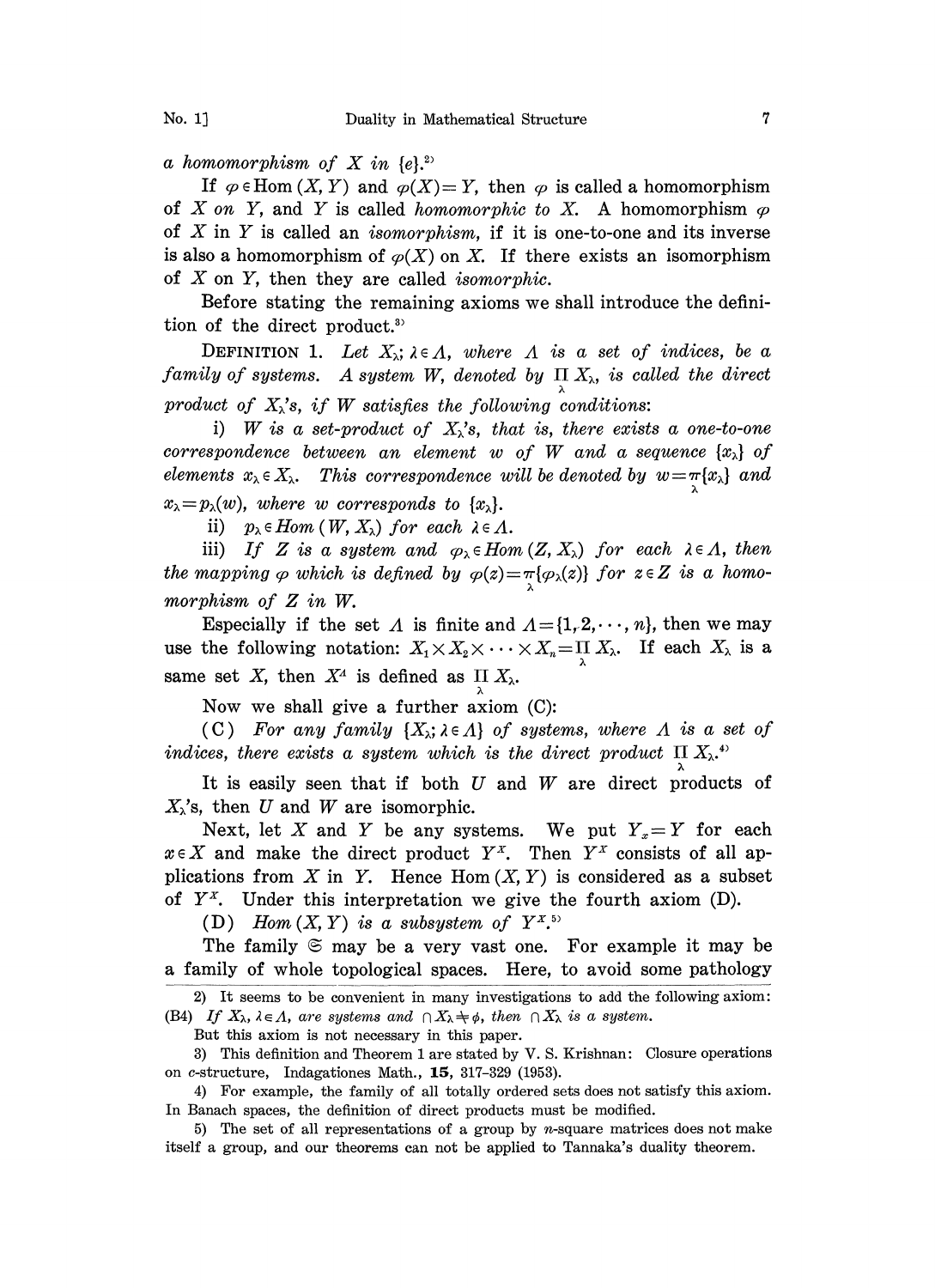of the set-theory, we assume

(E) For any subfamily  $\mathfrak{X}$  of  $\mathfrak{S}$  such that each system in  $\mathfrak{X}$  has a power less than some cardinal number, a family  $\mathfrak B$  of systems can be selected in such a way that this family  $\mathfrak B$  makes itself a set with some power, and any system in  $\mathfrak X$  is isomorphic to one of the systems  $in$   $\mathfrak{B}.$ 

3. Let  $\varphi$  and  $\psi$  be homomorphisms of a system X. We say that  $\varphi$  and  $\psi$  are equivalent if there exists an isomorphism of  $\varphi(X)$ on  $\psi(X)$  with  $\psi = \theta \varphi$ . Let Hom  $(X)$  be the family of all homomorphisms of X. If we identify equivalent homomorphisms in Hom  $(X)$ , then by the axiom  $(E)$ , Hom  $(X)$  makes itself a set with some power.

If we introduce an order  $\leq$  between homomorphisms in Hom  $(X)$ in such a way that  $\varphi \leq \psi$  implies that there exists a  $\theta \in$ Hom ( $\psi$ (X),  $\varphi(X)$ ) with  $\varphi = \theta \psi$ , then Hom $(X)$  becomes a partially ordered set. But by the definition of the direct product and the axioms (C) and (B3) we have

**THEOREM 1.** Hom  $(X)$  is a complete lattice by the order  $\leq$ .

Let  $\Phi$  be a subset of Hom  $(X)$ , and let  $\vee \Phi$  denote the least upper bound of homomorphisms in  $\varPhi$ , then we can easily see

**LEMMA 1.** Put  $\psi = \vee \phi$ . We have  $\psi(x_0) = \psi(x_1)$ ,  $x_0$ ,  $x_1 \in X$ , if and only if  $\varphi(x_0) = \varphi(x_1)$  for any  $\varphi \in \varPhi$ .

Hereafter we fix a system L, and Hom  $(X, L)$  is denoted by  $X^*$ . The first main theorem which is deduced from the axioms  $(A)$   $(B)$   $(C)$ (D) and (E) is the following

**THEOREM 2.** (1) Let X be a system. If we put  $\dot{x}(\varphi) = \varphi(x)$  for  $x \in X$  and  $\varphi \in X^*$ , then  $\dot{x} \in X^{**} = Hom(X^*, L)$ .

(2) If we put  $\tau(x)=\dot{x}$ , then  $\tau \in Hom(X, X^{**})$ .

(3)  $\tau$  is equivalent to  $\vee$  Hom(X, L).

(4) The necessary and sufficient condition that we have  $I_x =$  $\forall$  Hom  $(X, L)^6$  is that for a sufficiently large set  $\Lambda$  of indices,  $X$  is isomorphically embedded in  $L^4$ .

Similarly, by putting  $\dot{\varphi}(\xi)=\xi(\varphi)$  for  $\varphi \in X^*$  and  $\xi \in X^{**}$ , we have a homomorphism  $\dot{\varphi} \in X^{***}$ , and putting  $\tau^{\circ}(\varphi)=\dot{\varphi}$ , we have a homomorphism  $\tau^{\circ} \in \text{Hom}(X^*, X^{***})$ . But by the definition of Hom  $(X, L)$  $=X^*, X^*$  is a subsystem of  $L^x$ , and hence by Theorem 2 (3) and (4),  $\tau^{\circ}$  is an isomorphism. But further we have

THEOREM 3. (1) Let  $\eta$  be a homomorphism in  $X^{***} = Hom(X^{**},$ L). Put  $\varphi_n(x) = \eta(x)$ , for  $x \in X$ ,  $(x = \tau(x))$ , see Theorem 2. (1), then we have  $\varphi_n \in X^* = Hom(X, L)$ .

(2) Put  $\chi(\eta) = \varphi_{\eta}$ , then we have  $\chi \in Hom(X^{***}, X^{*})$ .

(3) The contraction of  $\chi$  on  $\tau^{\circ}(X^*)$  is the inverse mapping of the isomorphism  $\tau^{\circ}$ .

<sup>6)</sup>  $I_X$  is the identical mapping on X, see axiom (A1).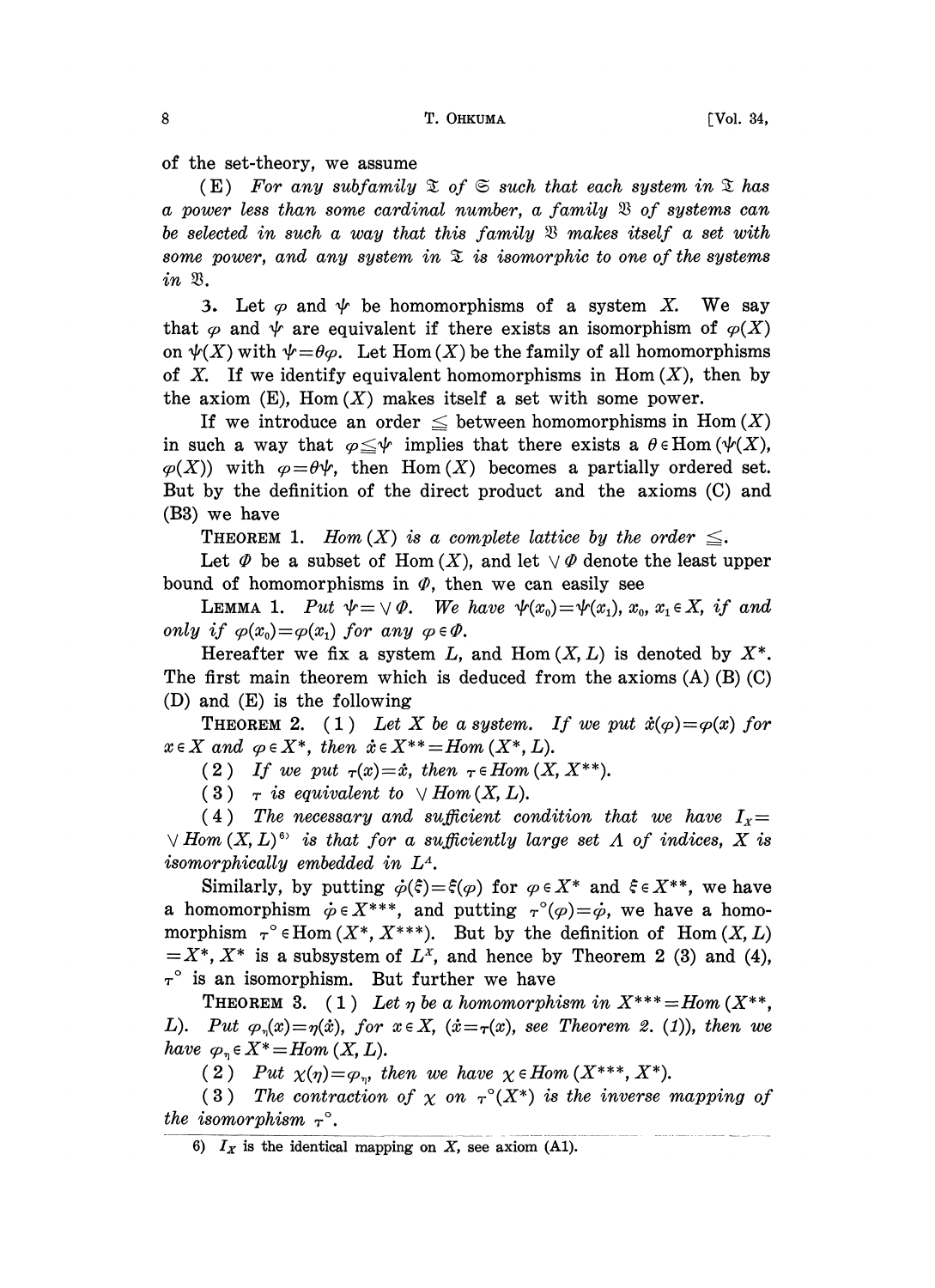4. By the axiom (A2), for any  $\theta \in$ Hom  $(X, Z)$  and  $\varphi \in$ Hom  $(Z, Y)$ , we have a homomorphism  $\varphi\theta \in \text{Hom}(X, Y)$ . Here we have

**THEOREM 4.** (1) Put \* $\varphi(\theta) = \varphi \theta$ , then we have \* $\varphi \in Hom$  (Hom (X,  $Z$ ), Hom  $(X, Y)$ ).

(2) Put  $\theta^*(\varphi) = \varphi \theta$ , then we have  $\theta^* \in Hom$  (Hom  $(Z, Y)$ , Hom  $(X, Y)$ Y)).

(3) The mapping  $\varphi \rightarrow^* \varphi$  is a homomorphism of Hom  $(Z, Y)$  in Hom (Hom  $(X, Z)$ , Hom  $(X, Y)$ ).

(4) The mapping  $\theta \rightarrow \theta^*$  is a homomorphism of Hom  $(X, Z)$  in Hom  $(Hom(Z, Y), Hom(X, Y)).$ 

(5) If  $\theta$  is a homomorphism of X on Z, then  $\theta^*$  is an isomorphism of Hom $(Z, Y)$  in Hom $(X, Y)$ .

(6) If  $\theta$  is an isomorphism of X in Z, and if any homomorphism of  $\theta(X)$  in Y can be extended to a homomorphism of Z in Y, then  $\theta^*$  is a homomorphism of Hom  $(Z, Y)$  on Hom  $(X, Y)$ .

Now we shall give one more definition:

DEFINITION 2. A subsystem  $\Phi$  of Hom  $(Z, Y)$  is called admissible on Z, if the mapping which maps the pair  $\langle \varphi, z \rangle$  onto  $\varphi(z)$  where  $\varphi \in Hom(Z, Y)$  and  $z \in Z$  is a homomorphism of the direct product  $\mathcal{D} \times Z$  in Y.

We add <sup>a</sup> proposition in Theorem 4.

**THEOREM 4.** (7) Let  $\Phi$  be a subsystem of Hom  $(Z, Y)$ . Put  $*\varphi = {\varphi; \varphi \in \varphi}$  where  $*\varphi$  is a homomorphism of Hom  $(X, Z)$  in Hom  $(X, X)$ Y) (see Theorem 4 (3)). If  $\Phi$  is admissible on Z, then  $*\Phi$  is admissible on Hom  $(X, Z)$ .

The statement (4) in Theorem 4 is especially interested. Really by putting  $Y=L$ , we have the

COROLLARY. To each homomorphism  $\theta$  in Hom  $(X, Z)$ , there corresponds homomorphically a homomorphism  $\theta^*$  in Hom  $(Z^*, X^*)$ .

This proposition gives us a conception similar to the conjugate operator in Banach spaces.<sup>7)</sup> Statements (5) and (6) in Theorem 4 are similarly paraphrased.

If  $\theta$  is a homomorphism in Hom(X, Z), then  $\theta^*$  is a homomorphism in Hom  $(Z^*, X^*)$ , and similarly we have a homomorphism  $\theta^{**}$  in Hom  $(X^{**}, Y^{**})$  $Z^{**}$ ). Here we have

LEMMA 2. If  $\theta(x)=z$ , then  $\theta^{**}(\dot{x})=\dot{z}$   $(\dot{x}=\tau(x))$ , see Theorem 2). Finally we add

THEOREM 5. For any systems X, Y and Z, Hom  $(X, Hom(Z, Y))$ is isomorphic to  $Hom(Z, Hom(X, Y)).$ 

 $Hom(X, Hom(Z, Y))$  can be regarded as the set of all functions  $\xi(x, z)$  into Y with two arguments  $x \in X$  and  $z \in Z$  such that for a fixed

<sup>7)</sup> In Banach spaces, our definition of the direct product does not hold, and in applying our theorems on Banach spaces, considerable modifications are necessary.